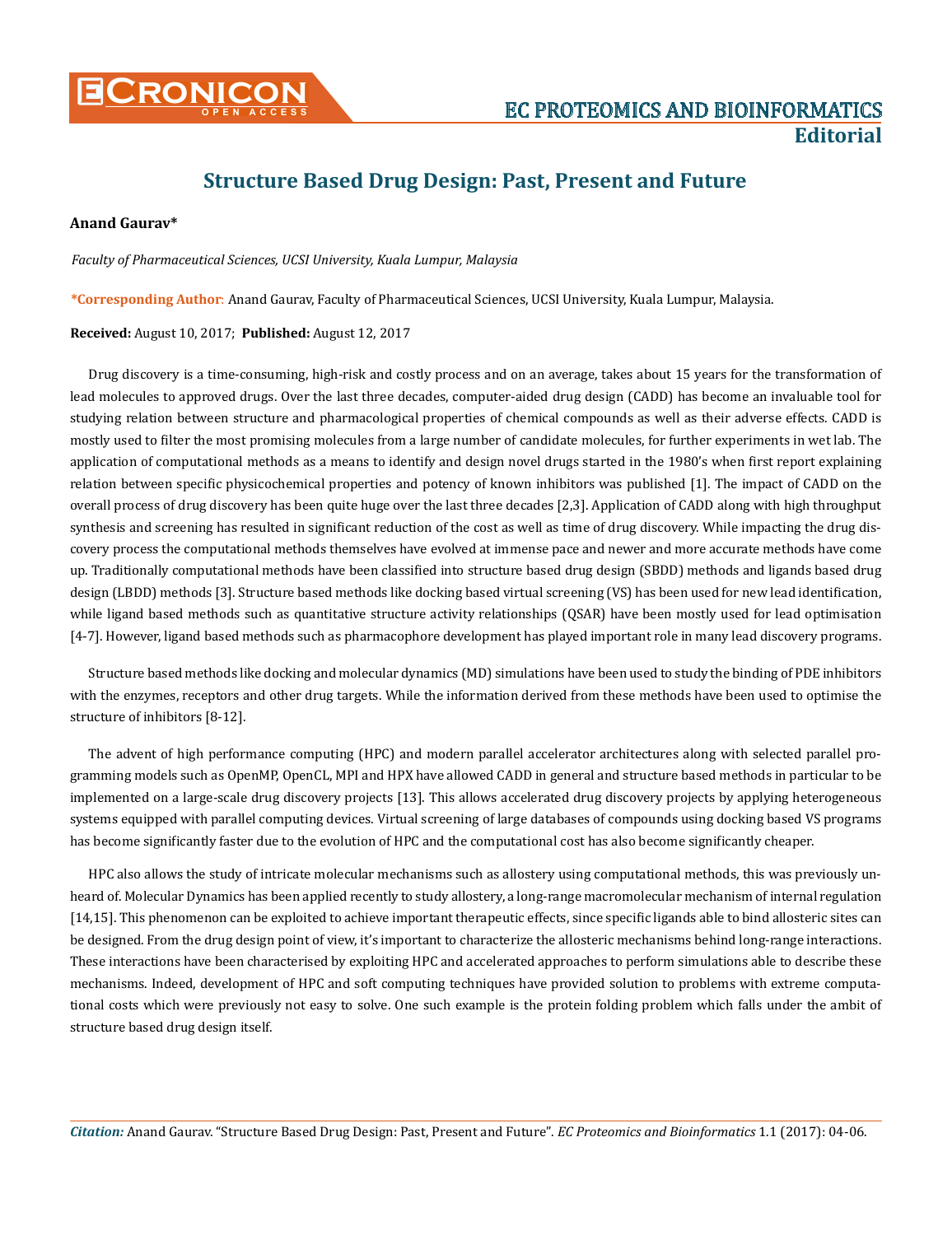As clearly illustrated by the numerous and wide-ranging application of SBDD, it has clearly brought about a revolution in the field of drug design/discovery. However, it should be borne in mind that the cases of successful application of SBDD that are reported are fewer than the ones that have led to failure. The reasons for failure are many and cannot be always attributed to the shortcomings of SBDD, rather they are mostly related to the incorrect approach to the application of SBDD. Despite all these challenges, SBDD has shown its immense potential in the discovery of novel drugs and it is believed that SBDD will make a difference in the future as well. The continuing development and evolution of biochemical technology, as well as the software/algorithms and hardware will accentuate the success stories of SBDD in future.

## **Bibliography**

- 1. [Timothy Robert B. "Imidazoquinazolinone based inhibitors of Phosphodiesterase 3" \(2017\).](https://figshare.com/articles/Imidazoquinazolinone_based_inhibitors_of_Phosphodiesterase_3/4664419)
- 2. Sliwoski G., *et al*[. "Computational Methods in Drug Discovery".](https://www.ncbi.nlm.nih.gov/pmc/articles/PMC3880464/) *Pharmacological Reviews* 66.1 (2014): 334-395.
- 3. [Leelananda SP and Lindert S. "Computational methods in drug discovery".](https://www.ncbi.nlm.nih.gov/pmc/articles/PMC5238551/) *Beilstein Journal of Organic Chemistry* 12 (2016): 2694- [2718.](https://www.ncbi.nlm.nih.gov/pmc/articles/PMC5238551/)
- 4. Kovalishyn V., *et al*[. "Predictive QSAR modeling of phosphodiesterase 4 inhibitors".](https://www.ncbi.nlm.nih.gov/pubmed/22023934) *Journal of Molecular Graphics and Modelling* 32 [\(2012\): 32-38.](https://www.ncbi.nlm.nih.gov/pubmed/22023934)
- 5. Dong X., *et al*[. "A novel structure-based multimode QSAR method affords predictive models for phosphodiesterase inhibitors".](https://www.ncbi.nlm.nih.gov/pubmed/20095527) *Journal [of Chemical Information and Modeling](https://www.ncbi.nlm.nih.gov/pubmed/20095527)* 50.2 (2010): 240-250.
- 6. Antunes JE., *et al*[. "Bioactivities of a series of phosphodiesterase type 5 \(PDE-5\) inhibitors as modelled by MIA-QSAR".](https://www.ncbi.nlm.nih.gov/pubmed/18045743) *European [Journal of Medicinal Chemistry](https://www.ncbi.nlm.nih.gov/pubmed/18045743)* 43.8 (2008): 1632-1638.
- 7. [Gaurav A and Singh R. "3D QSAR pharmacophore, CoMFA and CoMSIA based design and docking studies on phenyl alkyl ketones as](https://www.ncbi.nlm.nih.gov/pubmed/22741782)  [inhibitors of phosphodiesterase 4".](https://www.ncbi.nlm.nih.gov/pubmed/22741782) *Medicinal Chemistry* 8.5 (2012): 894-912.
- 8. Xing M., *et al*[. "Structure-based design of selective phosphodiesterase 4B inhibitors based on ginger phenolic compounds".](https://www.ncbi.nlm.nih.gov/pubmed/27608741) *Journal of [Biomolecular Structure and Dynamics](https://www.ncbi.nlm.nih.gov/pubmed/27608741)* 27 (2016): 1-15.
- 9. Hassaan EA., *et al*[. "Mining ZINC Database to Discover Potential Phosphodiesterase 9 Inhibitors Using Structure-Based Drug Design](https://www.ncbi.nlm.nih.gov/pubmed/26648332)  Approach". *[Medicinal Chemistry](https://www.ncbi.nlm.nih.gov/pubmed/26648332)* 12.5 (2016): 472-477.
- 10. Rauf A., *et al*[. "Elucidation of Phosphodiesterase-1 Inhibitory Effect of Some Selected Natural Polyphenolics Using In Vitro and In](https://www.ncbi.nlm.nih.gov/pubmed/27558680)  Silico Methods". *[Current Topics in Medicinal Chemistry](https://www.ncbi.nlm.nih.gov/pubmed/27558680)* 17.4 (2017): 412-417.
- 11. Nunes IK., *et al*[. "Synthesis, Pharmacological Profile and Docking Studies of New Sulfonamides Designed as Phosphodiesterase-4](https://www.ncbi.nlm.nih.gov/pubmed/27695125)  Inhibitors". *PLoS One* [11.10 \(2016\): e0162895.](https://www.ncbi.nlm.nih.gov/pubmed/27695125)
- 12. Kumar J., *et al*[. "Identification of lead BAY60-7550 analogues as potential inhibitors that utilize the hydrophobic groove in PDE2A: a](https://link.springer.com/article/10.1007/s00894-016-3171-1)  [molecular dynamics simulation study".](https://link.springer.com/article/10.1007/s00894-016-3171-1) *Journal of Molecular Modeling* 23.1 (2017): 7.
- 13. [Wei F and Michal B. "Structure-Based Drug Discovery Accelerated by Many-Core Devices".](https://www.ncbi.nlm.nih.gov/pubmed/26758669) *Current Drug Targets* 17.14 (2016): 1595- [1609.](https://www.ncbi.nlm.nih.gov/pubmed/26758669)